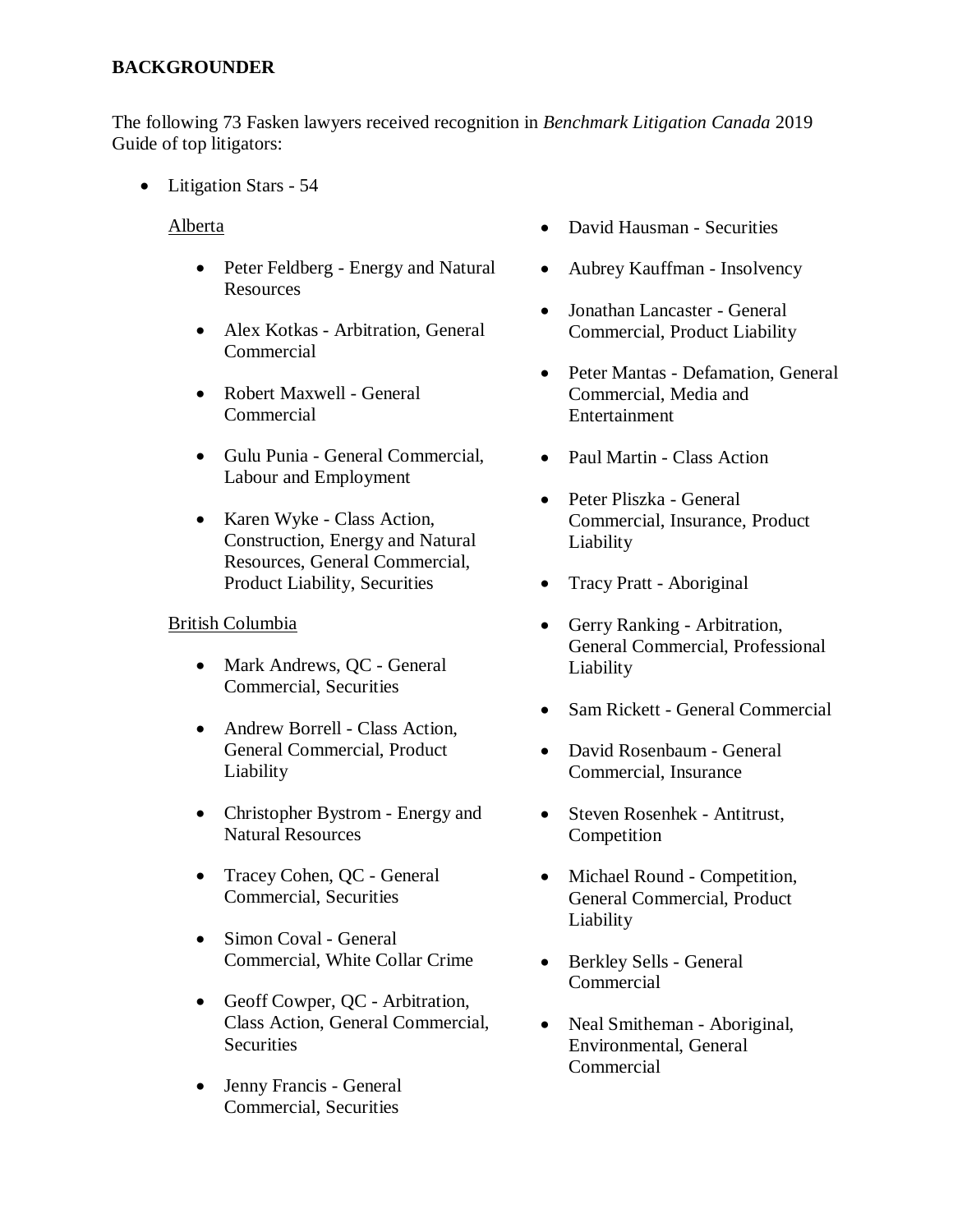- Matthew Ghikas Energy and Natural Resources
- Brook Greenberg General Commercial
- John Grieve, QC Insolvency
- Kibben Jackson Insolvency
- Robert Lonergan Aboriginal, Energy and Natural Resources
- Andrew Nathanson General Commercial, White Collar Crime
- Kevin O'Callaghan Aboriginal
- Kevin O'Neill, QC Labour and Employment
- Michael Parrish Insurance, Product Liability
- Mark Pontin

## Ontario

- Sarah Armstrong Class Action, General Commercial
- Laura Cooper Class Action
- Peter Downard Defamation
- Gideon Forrest Arbitration, General Commercial
- Robert Harrison General Commercial, Insurance, Securities

## Quebec

- Éric Bédard Labour and Employment
- Luc Béliveau Insolvency
- Nathalie-Anne Béliveau -Competition, General Commercial, Intellectual Property
- Julie Desrosiers Intellectual Property
- André Durocher Class Action
- Marc-André Fabien, AdE General Commercial
- Frédéric Gilbert Alternative Dispute Resolution, Franchise
- Christian Leblanc Intellectual Property, Media and Entertainment
- Ronald McRobie Labour and Employment
- Marek Nitoslawski Intellectual Property
- Alain Riendeau General Commercial, Insolvency
- Eric Simard Construction, General Commercial
- Christian Trépanier General Commercial